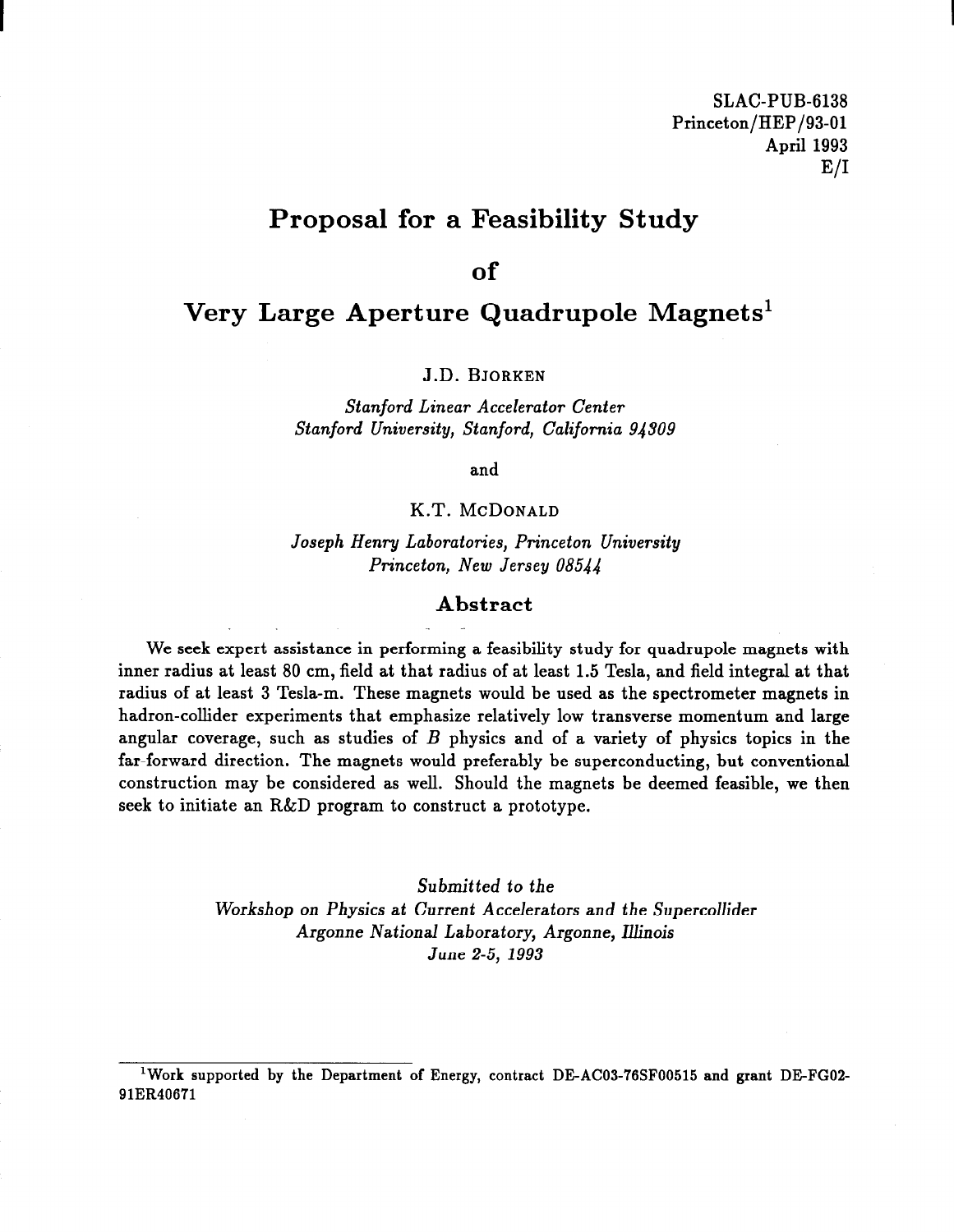## **Contents**

|    | 1 Introduction                                                                                               |                               |
|----|--------------------------------------------------------------------------------------------------------------|-------------------------------|
|    | 2 The Need for Quadrupole Spectrometer Magnets<br>2.1<br>2.2 Effect of a Magnetic Field on a Flared Beampipe | 2<br>$\mathbf{2}$<br>$\bf{3}$ |
| 3  | Momentum Analysis with Quadrupole Magnets                                                                    | 4<br>4<br>6                   |
|    | 4 Example Detectors Based on Quadrupole Magnets                                                              | 7                             |
| 5. | <b>Open Questions</b>                                                                                        | 10                            |
| 6  | References                                                                                                   | 11                            |

 $\mathcal{A}^{\mathcal{A}}$ 

# List of Figures

| $\mathbf{1}$   | Effect of a magnetic field on a flared beampipe. $\ldots \ldots \ldots \ldots \ldots$ 3 |  |
|----------------|-----------------------------------------------------------------------------------------|--|
| $2^{\circ}$    | Sagitta of tracks in a forward quadrupole spectrometer. $\ldots \ldots \ldots$ 5        |  |
| 3 <sup>1</sup> | Central region of a spectrometer with a central quadrupole. $\ldots \ldots \ldots$ 8    |  |
| $\overline{4}$ | Sagitta vs. $\eta$ in a quadrupole magnet spectrometer. 9                               |  |
| 5.             | Central region of a spectrometer without a central quadrupole. $\ldots \ldots$ 9        |  |
| 6.             | Sagitta in a phase-1 quadrupole magnet spectrometer. 10                                 |  |
|                |                                                                                         |  |

# List of Tables

|--|--|--|--|--|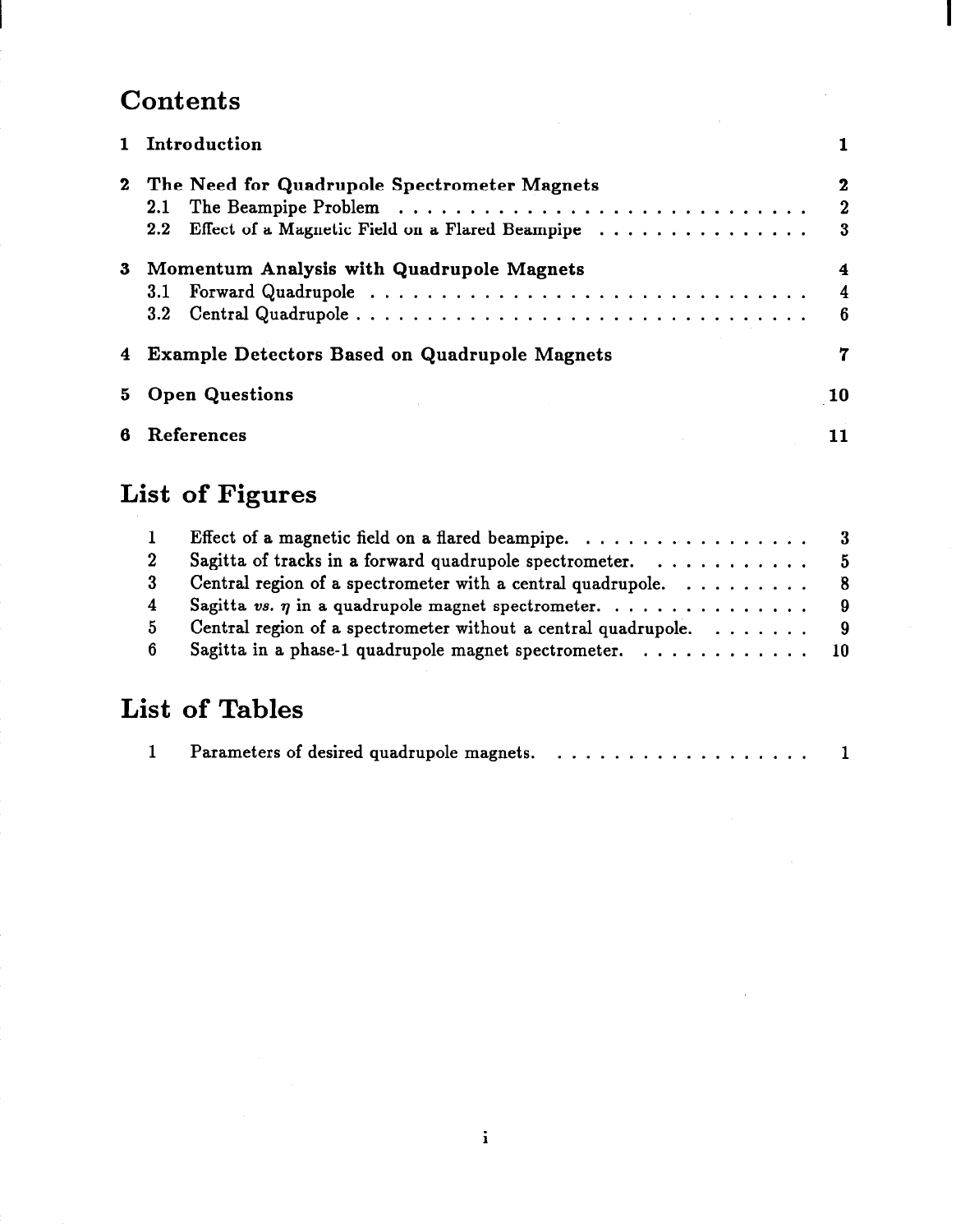### 1 Introduction

Quadrupole magnets have seldom, if ever, been used as spectrometer magnets in opengeometry high-energy-physics experiments. However, they have features that are appealing when good momentum analysis is required for particles both at large and small angles in a colliding-beam experiment. Most importantly, the analysis performed by a higher-multipolemagnet spectrometer in one region of phase space does not compromise the quality of analysis in other regions.

The excellent capability of solenoid-magnet spectrometers does not readily extend to particles with angles of less than  $\sim 30^{\circ}$  to the beams, as the cost of a solenoid magnet varies as  $1/\tan \theta_{\text{min}}$ . Small-angle particles are better analyzed with a transverse magnetic field, commonly that of a dipole magnet. However, the interaction of particles with the beampipe in a colliding-beam experiment is aggravated by any transverse magnetic field on the beampipe, as discussed in more detail in Sec. 2. Because the transverse field of an nthorder-pole magnet varies as  $r^{n-1}$ , higher-multipole magnets such as quadrupoles are favored. If a relatively large-diameter beampipe is required, a sextupole magnet may be preferred.

Higher-multipole magnets have an additional benefit in experiments that utilize a secondaryvertex detector close to the beam. If the magnetic field on the vertex detector is weak the tracks will be nearly straight, and an on-line vertex trigger will be much easier to implement.

In Section 4 we sketch a detector for low- $P_t$  hadronic physics at the SSC that uses quadrupole spectrometer magnets. A guide to the relevant scale of magnet parameters is summarized in Table 1.

Table 1: Parameters of quadrupole spectrometer magnets of a low- $P_t$ -physics experiment for the SSC.  $R$  is the inner radius of the coils,  $L$  is the length of the magnet,  $B_0$  is the magnetic field strength at radius R, and  $P_0 = eB_0L/c$ is the momentum kick at radius  $R$  (except for the central quadrupole where the half length of the magnet is used in calculating the kick).

-

| Type        | $R$ $L$ |              | $B_0$ | $P_0$   | <b>Stored Energy</b>                                | Iron   |
|-------------|---------|--------------|-------|---------|-----------------------------------------------------|--------|
|             |         |              |       |         | $(m)$ (m) (Tesla) $(GeV/c)$ (10 <sup>6</sup> Joule) | (tons) |
| Forward 0.8 |         | $\sim$ 2     | 1.5   | 0.9     | 3.6                                                 | 350    |
| Forward 1.0 |         | $\mathbf{2}$ | 1.5   | 0.9     | 5.6                                                 | 240    |
| Central     | 1.6     | 6.8          | 3     | $3.1\,$ | 180                                                 | 1300   |

If a quadrupole-magnet spectrometer is to play a role at the SSC it is timely that its feasibility be evaluated, and a prototype R&D program be undertaken on the basis of a favorable evaluation. This effort requires participation of experienced magnet designers, whom we hope to interest with this proposal.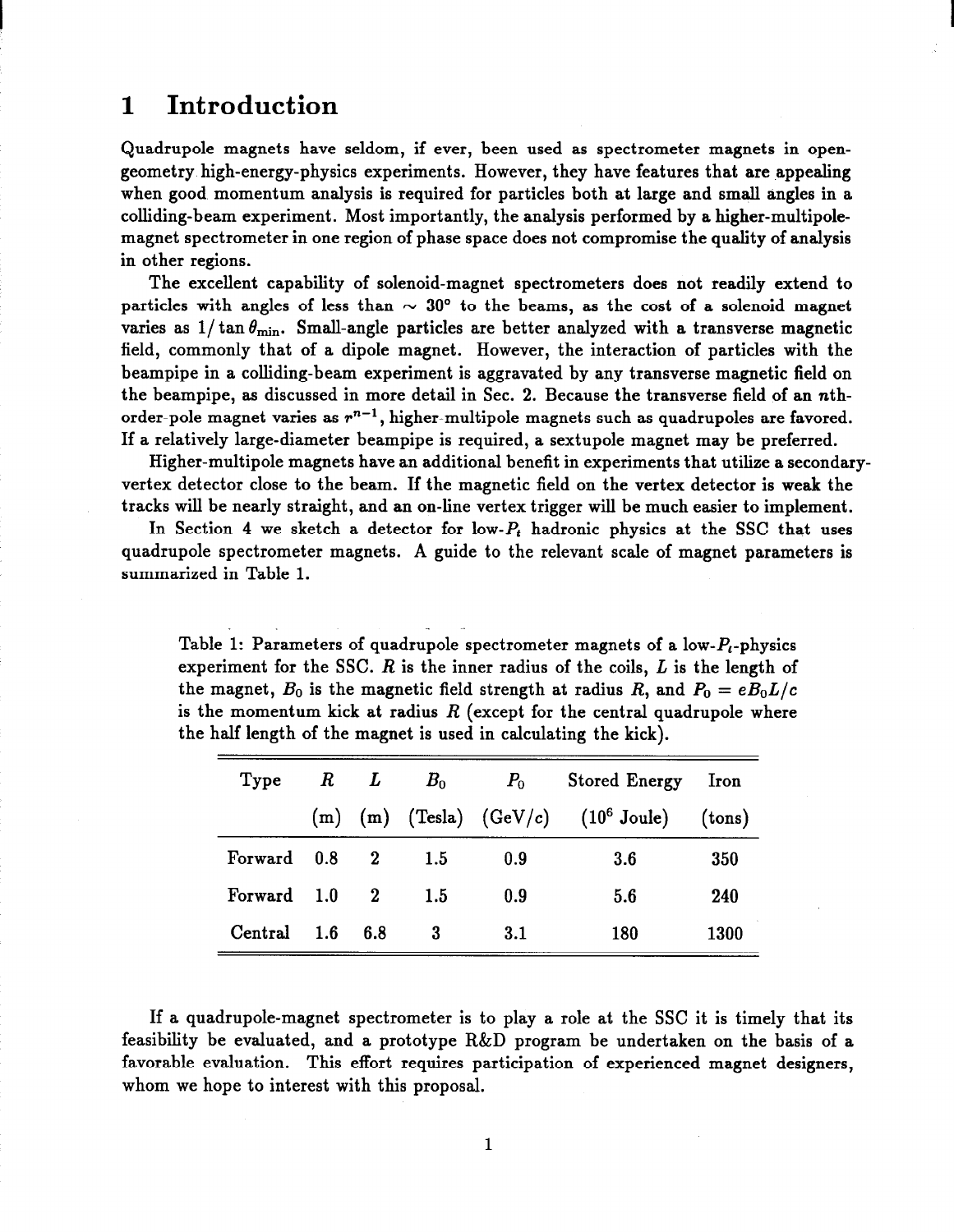### 2 The Need for Quadrupole Spectrometer Magnets

The case for quadrupole-magnet spectrometers becomes most compelling when considering low-transverse-momentum hadronic physics at high center-of-mass energies [l]. The analysis of small-angle tracks after they have passed through the collider beampipe is compromised in detector configurations based on dipole spectrometer magnets. We discuss the interplay between beampipe design and optimum magnetic-field configuration in this Section.

#### 2.1 The Beampipe Problem

Particles are produced in p-p collisions with typical transverse momentum  $P_t \approx 400 \text{ MeV}/c$ and angular distribution

$$
dN \propto \frac{d\theta}{\theta}.
$$

The smallest angle to the beam of interest at the SSC is  $(400 \text{ MeV})/(20 \text{ TeV}) = 2 \times 10^{-5}$ . To discuss the wide range of angles in a succinct manner it is customary to introduce the logarithmic angular variable called the pseudorapidity:

$$
\eta = -\ln \tan \theta/2 \qquad \text{for which} \qquad d\eta = \frac{d\theta}{\sin \theta} \approx \frac{d\theta}{\theta}.
$$

At the SSC, then, particles are produced nearly uniformly in the variable  $\eta$  for

 $|n| \lesssim 12$  (all hadronic interactions).

A variety of processes of interest at the SSC, such as cosmic-ray exotica, hard diffraction, and other large-s, small-t hard processes such as dilepton, dijet and direct-photon production populate the region

 $6 \lesssim |\eta| \lesssim 9$  (diffraction and other small-t processes)

Decays of b quarks at the SSC lead to final-state particles with

 $|\eta| \lesssim 7$  (*b*-quark decays).

Processes that occur with higher transverse momentum lead to particles at larger angles to the beam, and hence distributed over a narrower range in  $\eta$ . Thus W and Z production extends out to

$$
|\eta| \lesssim 5 \qquad (W \text{ and } Z \text{ production}).
$$

while t-quark and Higgs-boson decays lead to relatively narrow angular distributions centered at 90" to the beams of

 $|\eta| \lesssim 3$  (*t*-quark and Higgs-boson decays).

In a colliding-beam experiment the particles are generally analyzed only after they have passed through the beampipe. To minimize the interactions in the beampipe we first consider a thin Be pipe, say 400  $\mu$ m thick. This is approximately 0.001 of a radiation length and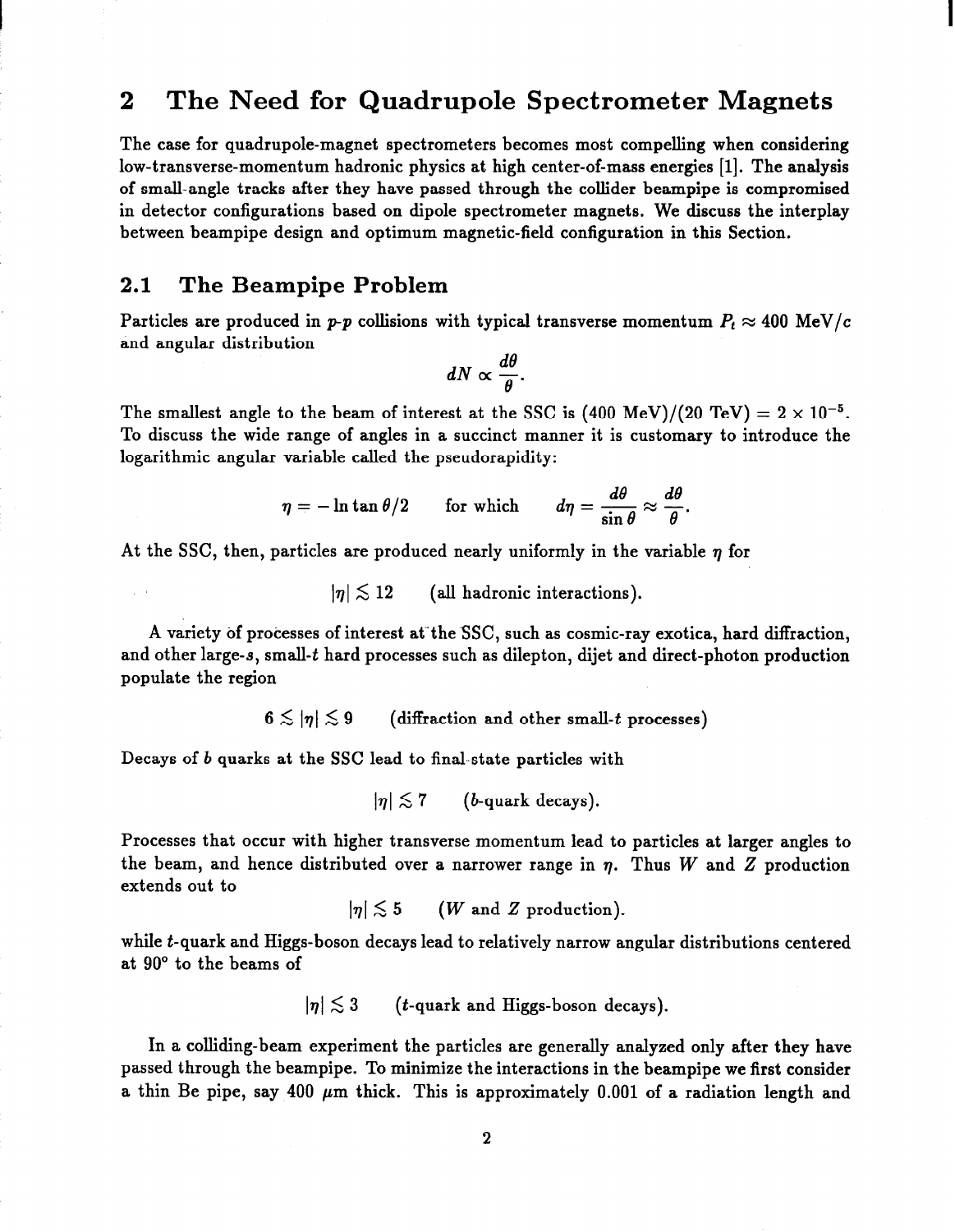0.0007 of a pion interaction length. But for tracks at angles of less than 0.001 radian the pipe appears to be more than one radiation and interaction length thick. If we accept no more than a 10% interaction probability then the thin, straight pipe could not be used for angles less than 0.01, corresponding to good particle analysis only for

 $|\eta|$  < 5 (< 10% interaction in thin, straight pipe).

This 'beampipe problem' does not exist for t-quark and Higgs-boson physics, but is encountered near the edge of useful phase space for b-quark physics, and is very prominent in low- $P_t$ hadronic physics.

#### 2.2 Effect of a Magnetic Field on a Flared Beampipe

Flared beampipes are often proposed as a solution to the beampipe problem. But parallax effects due a finite-length luminous region at a collider render flares of little use for larger angles, i.e.,  $|\eta| < 5$  [2]. For  $|\eta| > 5$  flares will be quite effective at minimizing interactions in the beampipe - if spectrometer magnetic fields do not bend particles into the flare.

Suppose particles encounter a transverse magnetic field with 'kick'  $\Delta P_t$  prior to a flare. The particle trajectories are deflected by angle

$$
\Delta \theta = \frac{\Delta P_t}{P} \approx \frac{\Delta P_t}{P_t} \theta,
$$

where  $\theta$  is the production angle of the track. Because of the deflection, charged tracks produced within  $\pm\Delta\theta$  of the cone angle  $\theta_0$  of the flare can intersect the flare as shown in Fig. 1, even if the luminous region had zero length.



Figure 1: Illustration of how a transverse magnetic field prior to a flare in the beampipe can kick particles into the wall of the flare.

The extent of the background-prone region,  $[\theta_0 - \Delta\theta, \theta_0 + \Delta\theta]$ , depends on the length of the flare and the location of the magnetic kick. Clearly longer flares are more prone to background. If the transverse magnetic kick is located near the production point or at the downstream end of the flare there is little ill effect. The worst case is when the kick is located midway between the production point and the far end of the flare.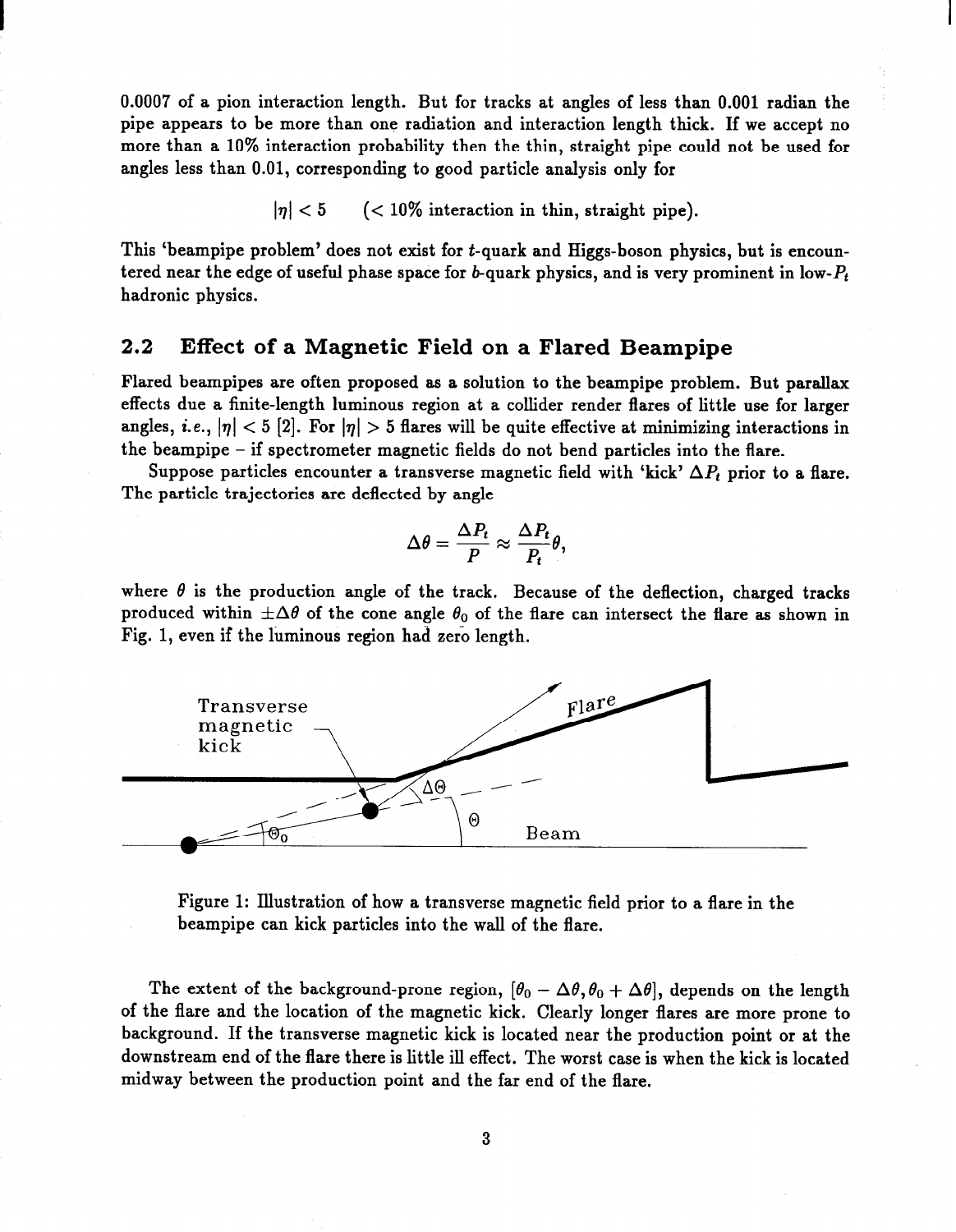In many detector designs the magnet kick at least  $400 \text{ MeV}/c$ , the average transverse momentum of the particles. In this case,

 $\Delta\theta \approx \theta$ ,

and so the rapidity interval over which tracks can be deflected into the flare is

$$
\Delta \eta = \ln(\theta_0 + \Delta \theta) - \ln(\theta_0 - \Delta \theta) \gg 1.
$$

In this case a flared pipe causes backgrounds over a larger range of rapidity and is little better than a straight pipe.

This observation leads to the dictum that a collider detector for forward physics have magnetic fields on the beampipe only if their transverse kick (before particles pass through the beampipe) is much less than 400 MeV/ $c$ .

In particular, this excludes use of dipole magnets upstream of flared beampipes. The remaining options are solenoids, toroids, and higher-multipole magnets. As noted in the introduction, at small angles solenoids are not cost effective for momentum analysis. Toroids require a large mass of conductor and mechanical structure at their inner radius, near the beam axis, and therefore appear to us to be an awkward solution. Hence quadrupoles and higher-multipole magnets seem to be the best spectrometer magnets in an experiment whose coverage extends to  $|\eta| > 5$ .

### 3 Momentum Analysis with Quadrupole Magnets

In this Section we present some rules of thumb for the accuracy of momentum analysis in a quadrupole magnet spectrometer, based on calculation of the sagitta of particle trajectories. This will guide us in our discussion of useful configurations of spectrometer magnets in the following Section.

First we remark on the task of pattern recognition and tracking in a quadrupole spectrometer. In dipoles and solenoids a particle trajectory is bent in only one projection, and appears straight in the other. The 'nonbend' plane is often used to simplify track finding, and linking of track segments before and after the magnetic deflection. In a quadrupole a particle trajectory is deflected in both projections, with the magnitude of the deflection independent of azimuth but with the direction of the deflection a known function of the azimuth. Thus there remains a consistency check on the tracking in two projections, albeit of a slightly different form than in dipole/solenoid fields.

In addition, at small angles there is the simplifying feature that the motion in the  $x$ projection decouples from that in the y-projection. However, at large angles ( $|\eta| \lesssim 1-2$ ) the particle motion is more complicated.

### 3.1 Forward Quadrupole

 $\frac{1}{2}$ 

We first consider the case of a quadrupole magnet at some distance from the interaction point, so that tracks, while passing through the magnet, have nearly constant distance r from the beam. For simplicity we suppose that the tracking detectors related to this magnet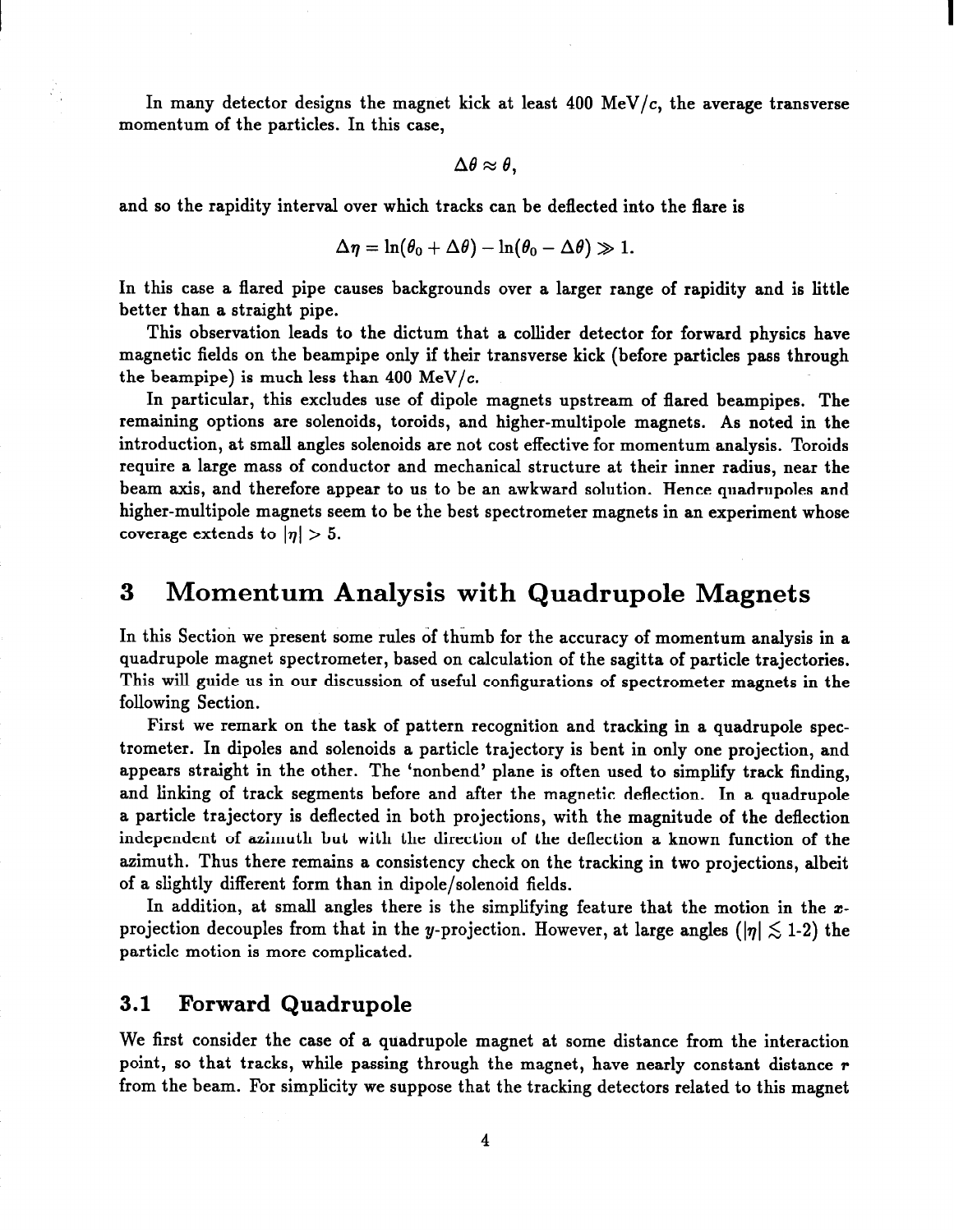extend to distance 2z from the interaction point at  $z = 0$ , where z is the distance to the magnet. Then if the track is deflected by angle  $\Delta\theta$  in the magnet, the sagitta S of the trajectory as observed over distance 22 is

$$
S\approx \frac{z\Delta\theta}{2},
$$

as shown in Fig. 2



Figure 2: Illustration of the sagitta of the trajectory of a small-angle particle that passes through a forward quadrupole magnet as distance  $z$  for the interaction region. The tracking detectors associated with the quadrupole spectrometer extend out to 22.

A track at distance  $r$  from the beams passing through a quadrupole with inner radius  $R$ of the coils experiences a 'kick' of

$$
\Delta P = \frac{r}{R} P_0, \quad \text{defining} \quad P_0 \equiv \frac{e B_0 L}{c},
$$

where  $B_0$  is the field at radius R, and L is the length of the quadrupole. The deflection angle due to the kick is

$$
\Delta \theta \approx \frac{\Delta P}{P} = \frac{\Delta P}{P_t} \theta,
$$

where  $\theta$  is the production angle of the particle with respect to the beam. Then the sagitta is

$$
S \approx \frac{1}{2} \frac{P_0}{P_t} \left(\frac{\theta}{\theta_0}\right)^2 R,
$$

where  $\theta_0 \approx R/z$  is the angle to the coil of the quadrupole.

Of course, the accuracy of the momentum analysis depends on the accuracy of the measurement of the sagitta:

$$
\frac{\sigma_P}{P} = \frac{\sigma_{P_t}}{P_t} = \frac{\sigma_S}{S} = 2\frac{\sigma_S}{R}\frac{P_t}{P_0}\left(\frac{\theta_0}{\theta}\right)^2.
$$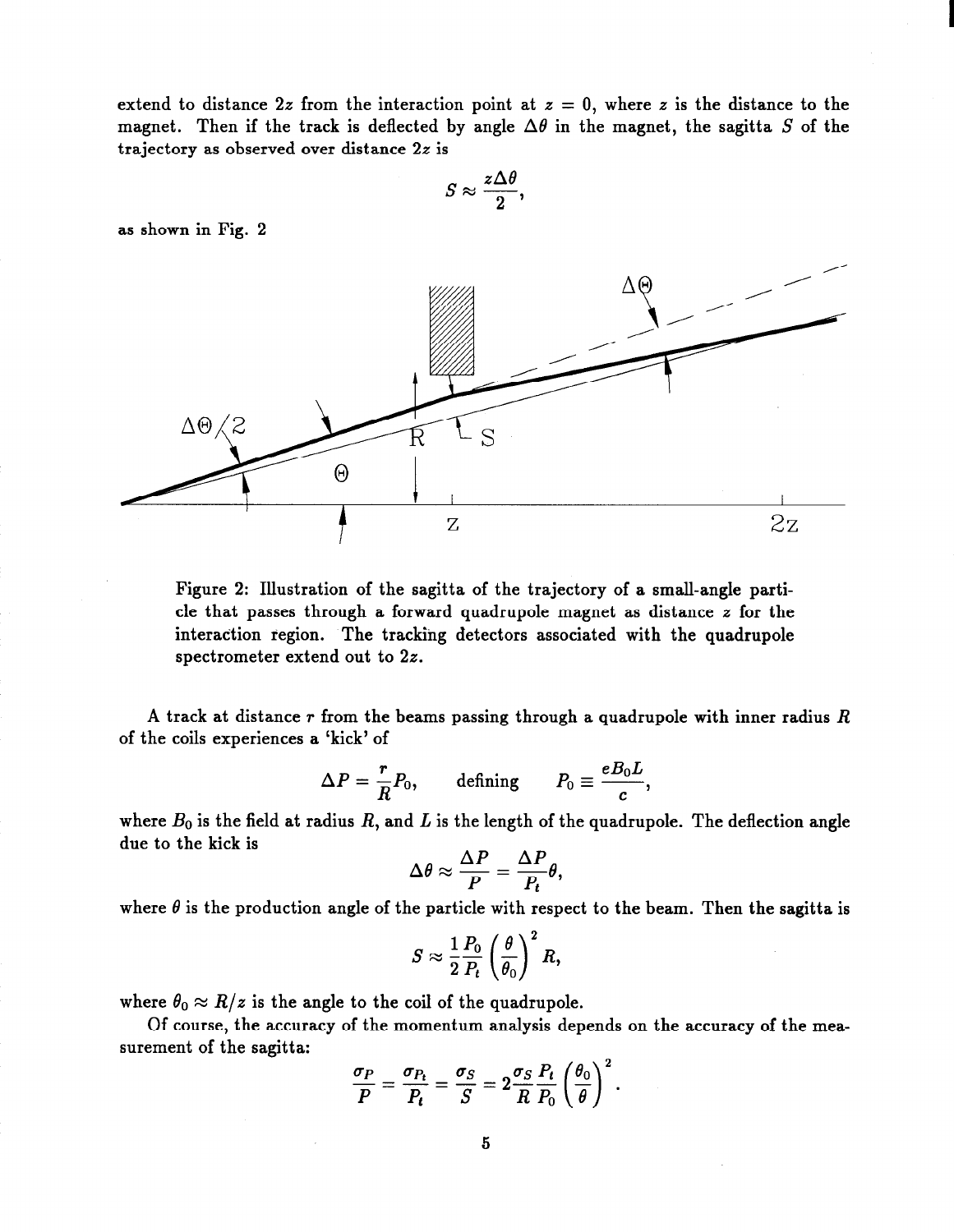A tracking system based on gaseous drift chambers might provide  $\sigma_S \approx 200$   $\mu$ m. A reasonable kick in the quadrupole is  $P_0 = 1$  GeV/c (3.3 Tesla-m). Thus if we desire momentum resolution of, say, 0.1% for a track with  $P_t = 1$  GeV/c just grazing the inner edge of the coil  $(\theta = \theta_0)$ , we need a magnet of radius  $R = 40$  cm.

The momentum resolution varies as  $1/\theta^2$ , so a single quadrupole usefully covers only a limited range of angles, from some  $\theta_{\min}$  up to  $\theta_0$ . For a given resolution at  $\theta_{\min}$  the ratio  $\theta_0/\theta_{\min}$  does not depend on  $\theta_0$ , i.e., on the location of the magnet, supposing the radius R and kick  $P_0$  of the magnet are held fixed. Thus the magnet provides useful momentum analysis over a fixed rapidity interval

$$
\Delta\eta=\ln(\theta_0/\theta_{\min}),
$$

independent of the location of the magnet.

The coverage  $\Delta \eta$  per magnet should not be too small or a large number of magnets will be required. We feel that  $\Delta \eta$  should be at least 1, corresponding to  $\theta_{\rm min} = \theta_0/e$ , and a momentum resolution at  $\theta_{\min}$  that is  $e^2 = 7.4$  times worse than that at  $\theta_0$ . The worst momentum resolution is then

$$
\left. \frac{\sigma_P}{P} \right|_{\text{max}} = 15 \frac{\sigma_S}{R} \frac{P_t}{P_0}.
$$

To fix the design parameters, some criterion is needed as to the worst acceptable momentum resolution. Here we take that criterion from B-physics, for which it is highly desirable that the  $B$ -meson mass resolution be small compared to the mass of a pion. This would provide rejection against decays in which one pion goes undetected. It also would permit clear separation of the  $B_s$  meson from the  $B_u$  and  $B_d$  mesons, whose mass difference is roughly one pion mass. Thus we seek  $\sigma_M \approx 25$ . MeV/c<sup>2</sup> at  $M \approx 5$  GeV/c<sup>2</sup>, or  $\sigma_M/M \approx 0.5\%$ . But  $\sigma_M/M \approx \sqrt{2\sigma_P/P}$  for a two-body decay, so we desire  $\sigma_P/P \lesssim 0.35\%$ . Furthermore, this resolution is desired for tracks of  $P_t \approx 1$  GeV/c, as is typical of secondary particles from B-meson decay.

For coverage of  $\Delta \eta = 1$  per quadrupole, this criterion leads to a desired resolution of about  $0.35/7.4 = 0.05\%$  for tracks grazing the inner edge of the magnet coil. Thus in our example of a magnet with kick of 1 GeV/ $c$  we would need a coil radius of 80 cm. This is the value used in Sec. 4 where we sketch a detector based on quadrupole magnets.

We have not considered how close to the beams the tracking detectors of the spectrometer can safely be. The issue is partly the higher occupancy closer to the beams, and partly the higher radiation damage there. Gaseous tracking detectors may be of limited use at luminosity  $10^{32}$  cm<sup>-2</sup>sec<sup>-1</sup> for radii less than 10 cm. Then if 80 cm is the inner radius of a forward quadrupole magnet the maximum angular coverage in a single magnet is a factor of 8, corresponding to  $\Delta \eta = 2$ . Of course, the kick of such a magnet would have to be e times as large as one designed to cover only  $\Delta \eta = 1$  if the same momentum resolution is to be maintained at the smallest angles within their respective coverages.

#### 3.2 Central Quadrupole

Momentum analysis is also important at large angles both for low- $P_t$  hadron physics and for b-quark physics, so we consider the capability of a quadrupole magnet in the central region as well. Typically, 'central' means  $|\eta| \lesssim 1.5$ , corresponding to angles larger than 25-30°.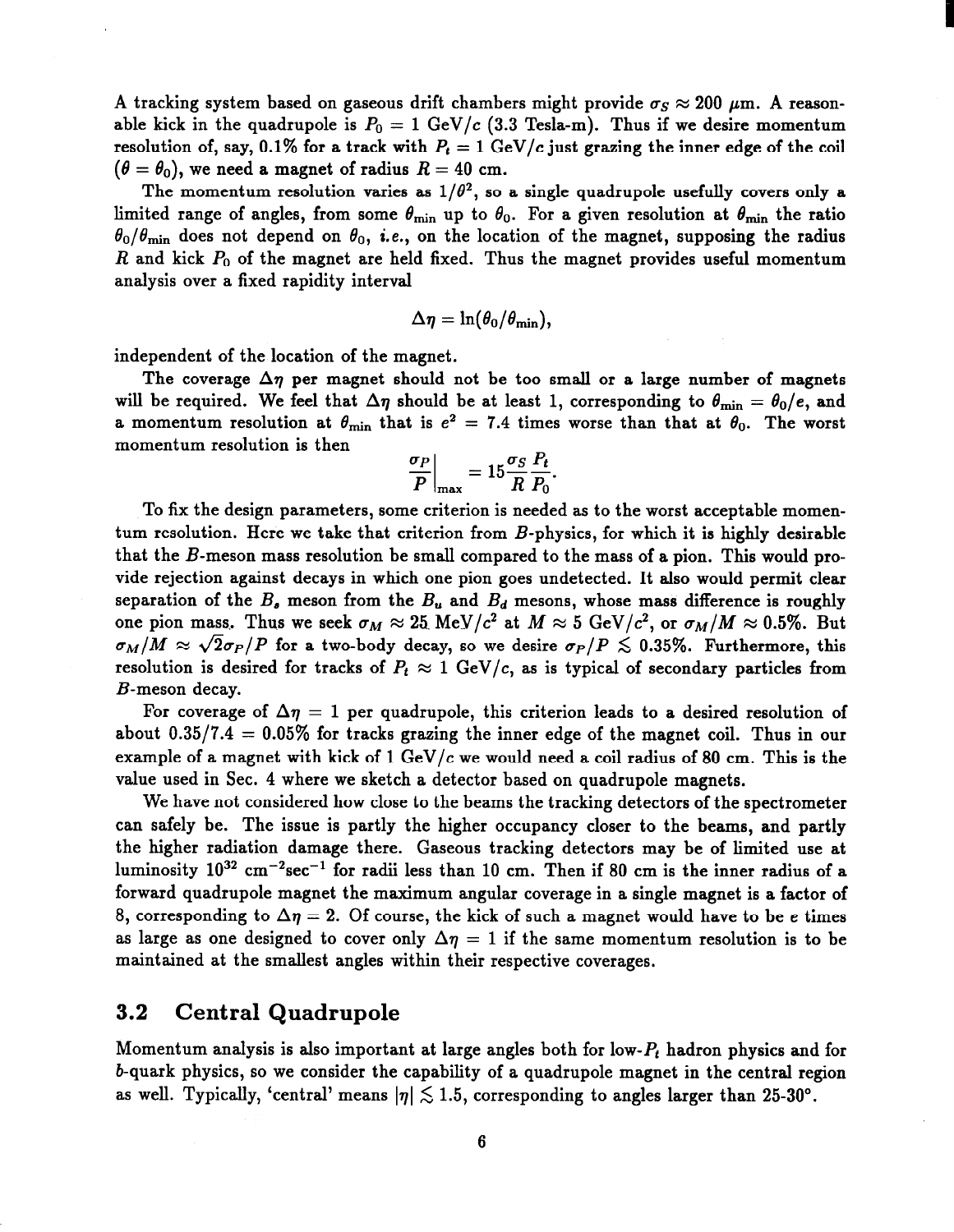$\theta = 90^{\circ}$  from the origin experience no transverse magnetic field.<sup>3</sup>

Comparing with the expression for the sagitta in a forward quadrupole spectrometer, we see that a central quadrupole yields a sagitta only about  $1/8$  as large for a magnet with the same radius  $R$  and kick  $P_0$ . To obtain the same momentum accuracy in a central quadrupole spectrometer as in a forward one will require, say, a magnet of twice the radius, and twice the field at the coil. The stored energy in the central quadrupole would then be 32 times larger, noting that its length is 2L. Of course, any central magnet that delivers good momentum resolution is a sizable object.

#### $4$   $\,$  Example Detectors Based on Quadrupole Magne  $\mathbf{u}$

Using the results of Sec. 3 we now consider the design of a low- $P_t$  spectrometer based on a series of quadrupole magnets. At large  $\eta$  (small angles) the magnets are far apart in space and therefore relatively simple to configure. In the central region the magnets must be close to one another but not, of course, overlapping. Hence the design naturally proceeds from the central region outwards to insure mechanical compatibility of the various elements.

Another consideration is that the central magnet should be larger than the forward magnets, as discussed in Sec. 3. The central magnet may well be so costly that it cannot be afforded in the first phase of the experiment. So the design should still be compatible with good physics capability without the central magnet, while reserving space for it in a second phase of the experiment.

Our design uses a central quadrupole that covers  $|\eta| < 2.5$ , followed by several forward quadrupoles each covering  $\Delta \eta = 1$ . In the central quadrupole, particles with  $|\eta| < 1.5$  will reach the coil radius R, but tracks with 1.5.  $< |\eta| < 2.5$  leave through the end surface at  $z = L$ . If the central magnet has coil radius  $R = 1.6$  m, as suggested in Sec. 3.2, then it half length  $L$  is 3.4 m, as shown in Fig. 3.

<sup>&</sup>lt;sup>2</sup>Note that  $P_0R \tan \theta_0 = eB_0R^2/c$ , which may be a more familiar form for central magnets.

<sup>&</sup>lt;sup>3</sup>We believe the above expression for the sagitta holds for an nth-order-pole magnet of circular cross section with  $2\phi$  replaced by  $n\phi$ , and the coefficient  $\sqrt{3}/27$  replaced by  $1/(n + 1)^{2+1/n}$ . The total solid angle over which the sagitta is reduced by any given amount due to the azimuthal factor is independent of the order of the multipole.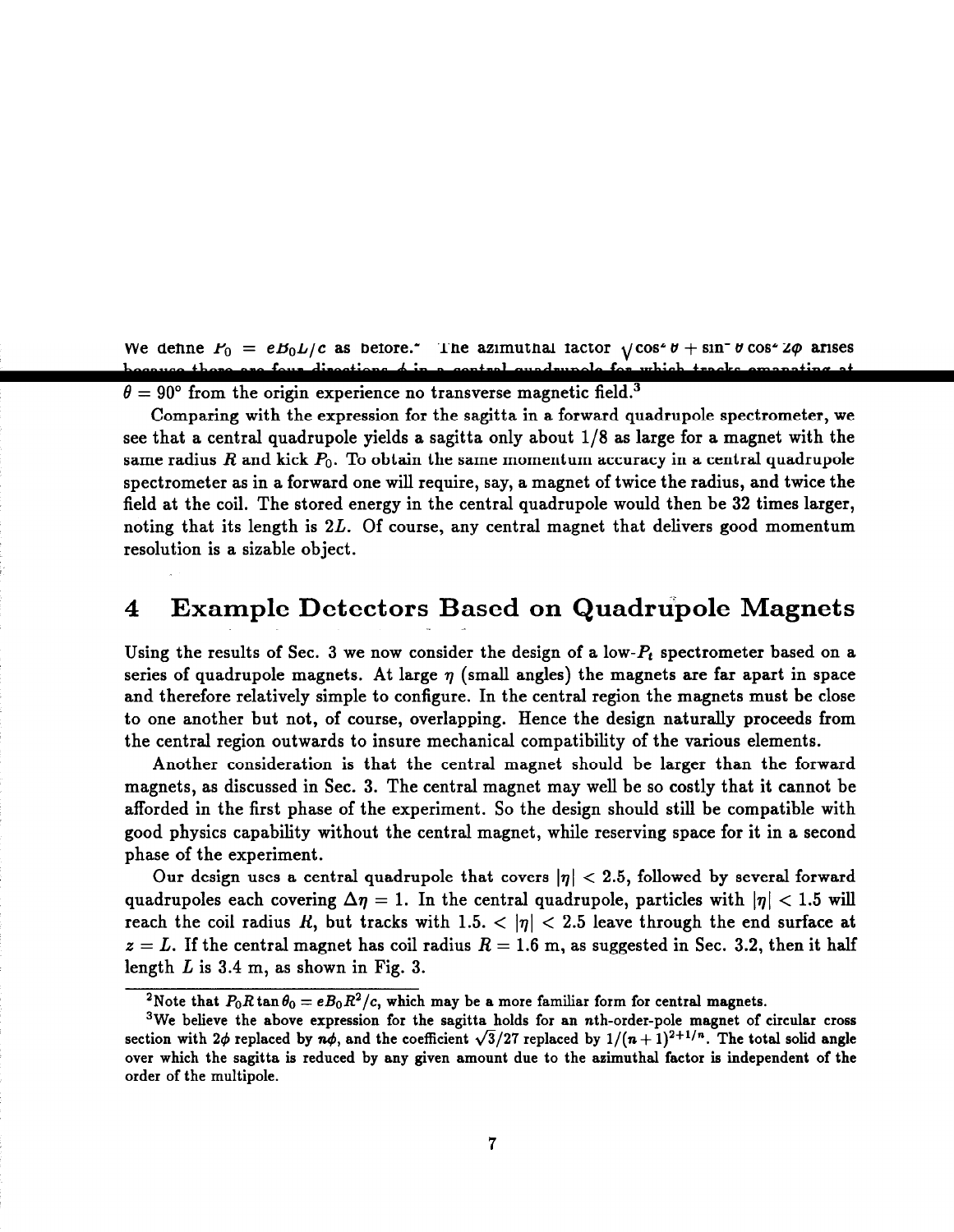

Figure 3: Quarter section of an SSC spectrometer based on quadrupole magnets. The vertical scale is five times the horizontal. Only the inner 35 meters of the spectrometer are shown here.

Guided by Sec. 3.1 the forward quadrupole magnets are expected to be about 2 m long with 0.8 m inner radius, and 1.5 Tesla field at that radius. However, if such a magnet is used to cover the pseudorapidity interval 2.5  $< \eta < 3.5$  it would extend from  $z = 2.8$  to 4.8 m, and be partly inside the central quadrupole. It appears more reasonable that this magnet have an inner radius of 1 m, and be located between  $z = 4$  and 6 m, as shown in Fig. 3.

The subsequent forward quadrupoles then fit well assuming their inner radii are 0.8m, as shown in Fig. 3.

At the SSC there is about  $\pm 100$  m free space available downstream from the collision point at an interaction region where the luminosity is restricted to  $10^{32}$  cm<sup>-2</sup>sec<sup>-1</sup>. Beyond 30-40 m it is appropriate to place one more magnetic stage. This might again be a quadrupole, although a dipole (or one of each) is a possible option as well.

Figure 4 shows the sagitta of tracks with  $1 \text{ GeV}/c$  transverse momentum as would be observed as a function of  $\eta$  in the spectrometer of Fig. 3. In the central region ( $\eta \lesssim 1$ ) there is a loss of resolution at some azimuths as discussed in sec. 3.2. In each forward quadrupole spectrometer the sagitta varies as  $e^{-2(\eta-\eta_0)}$ . If a dipole magnet were placed at 70 m from the collision point to cover the far-forward region, the sagitta would be as shown by the dashed curve, which varies as  $e^{-(\eta-\eta_0)}$ .

A detailed beampipe design involves issues beyond the scope of this note. For this example we consider a beampipe that is straight in the central region, with flares at angles corresponding to pseudorapidities of  $\eta = 5.5$  and 7.5. These flares end at 18 and 100 m, respectively, from the interaction point. The maximum radius of the flares never exceeds 20 cm.

A scenario for a first phase of the experiment is shown in Fig. 5 in which the large central quadrupole is absent. However a new quadrupole, identical to that covering  $2.5 < \eta < 3.5$ , is used to cover  $1.5 < \eta < 2.5$  to nearly nominal momentum resolution. This quadrupole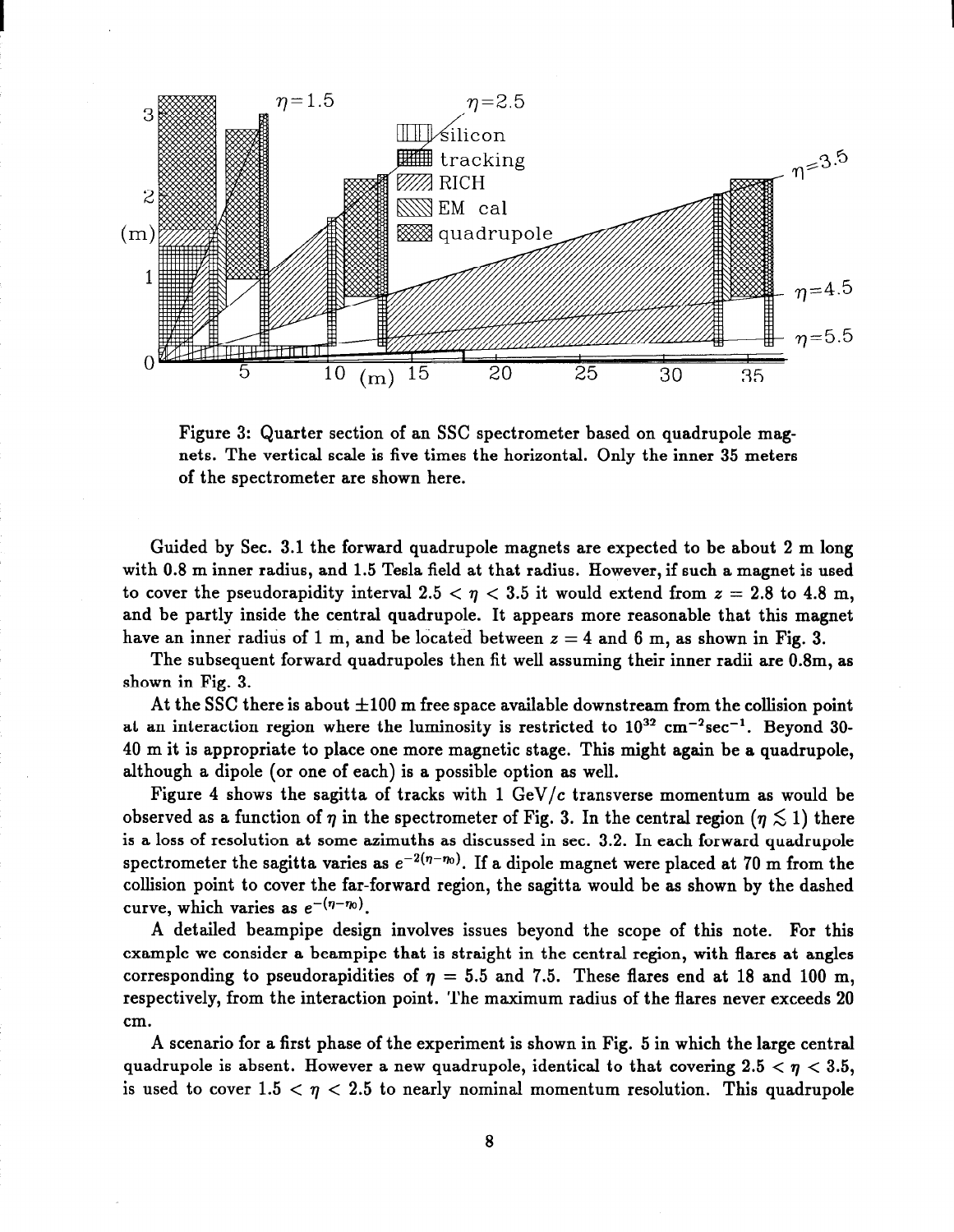

Figure 4: The sagitta as a function of  $\eta$  of charged tracks with  $P_t = 1 \text{ GeV}/c$ that would be observed in the spectrometer of Fig. 3. A dipole magnet is assumed to cover the far-forward region.



Figure 5: Quarter section of the inner 25 m of a possible first phase of an SSC spectrometer based on quadrupole magnets.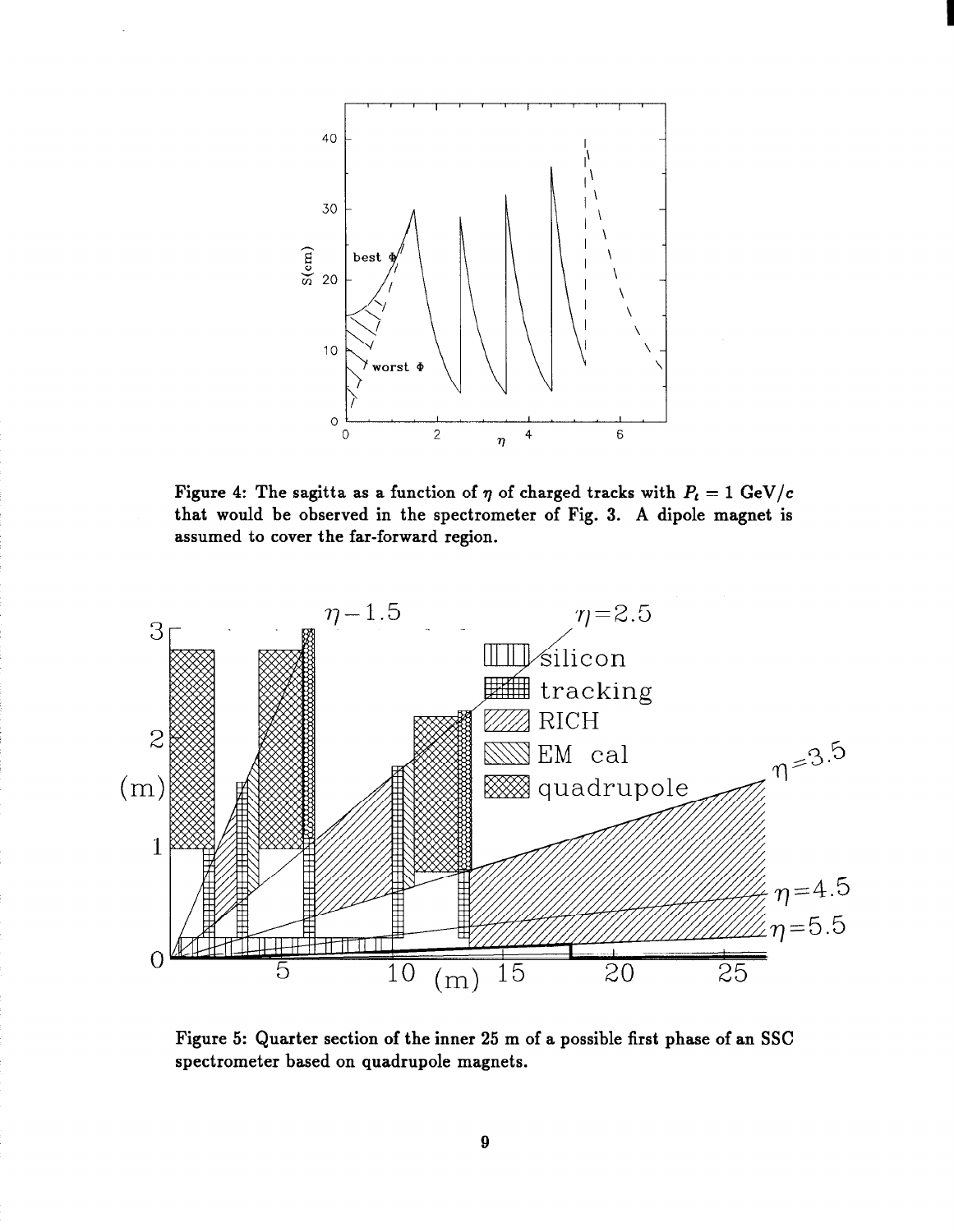actually covers  $|v| < 1.5$  as well, but offers momentum resolution about 5 times worse than before. The sagitta of  $1-GeV/c$ -transverse-momentum tracks in the phase-1 scenario is sketched in Fig. 6.

I



Figure 6: The sagitta of charged tracks with  $P_t = 1$  GeV/c that would be observed in the spectrometer of Fig. 5.

Another option, intermediate with respect to these cases, would be to use a central quadrupole with the larger aperture and length (1.6 m and  $\pm 3.4$  m, respectively) but to reduce the peak field from 3 T to 1.5 T. The degradation of resolution in that case is only a factor of 2.

### 5 Open Questions

Beyond the pre-eminent issue of whether large-aperture quadrupoles can be built, the next question is what is the maximum reasonable peak field. In Secs. 3 and 4 we tried to consider only magnets with 1.5-Tesla peak field, but found that this is marginal at best for the central quadrupole.

An essential design question is the relative feasibility and cost of the various candidate designs of such magnets. The options include a scaled-up version of  $\cos 2\phi$  superconducting accelerator quadrupoles, superferric quadrupoles with conventional geometry of poles and return-yoke, and large "conventional" iron and copper structures.

It might well be feasible to build the forward quadrupoles, but not the much larger central quadrupole. An alternative configuration of the spectrometer with a central solenoid has been discussed in ref. [3] and elsewhere.

The proposed feasibility study will provide crucial information needed to converge on the basic design of a low- $P_t$ -physics experiment at the SSC.